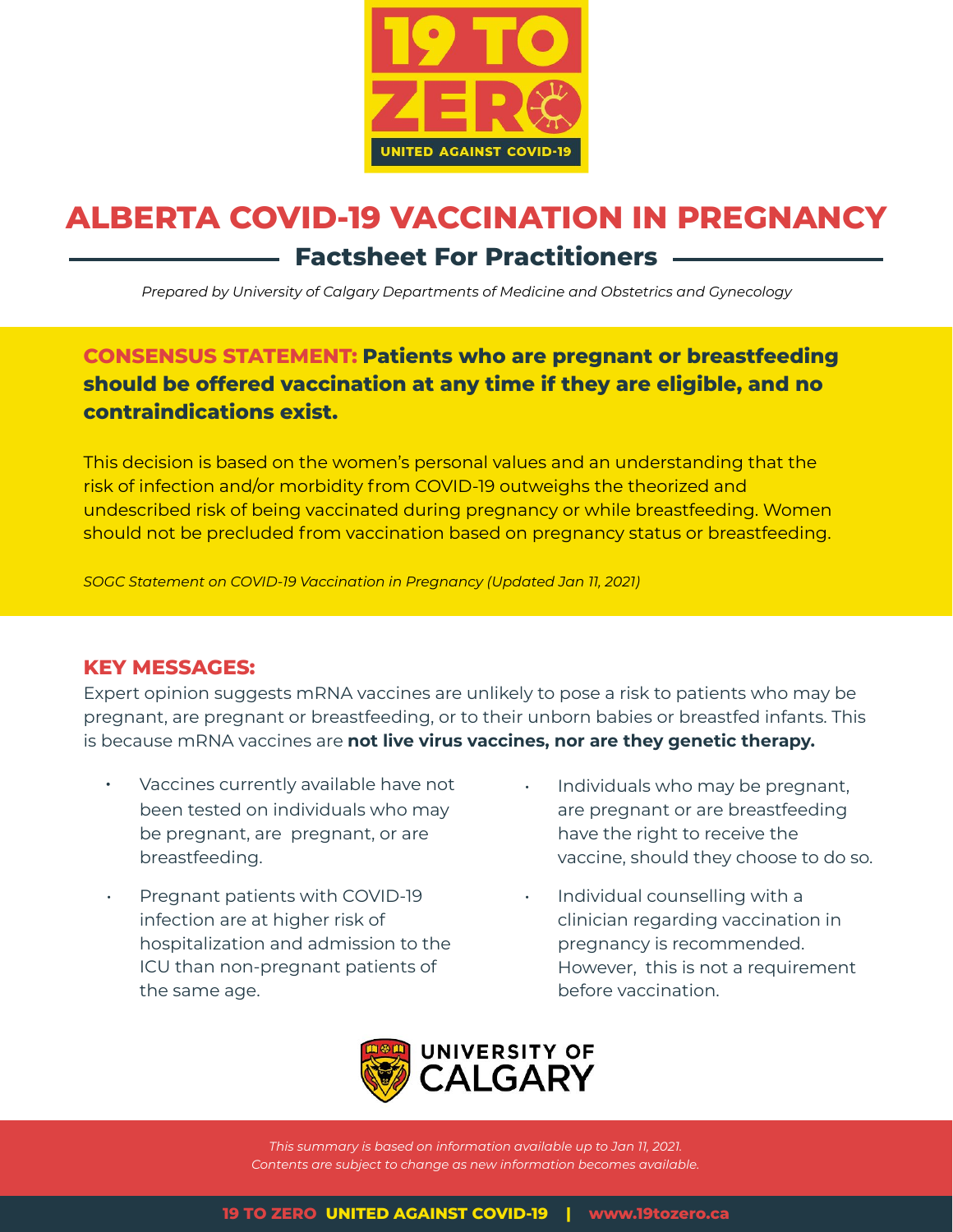#### **SCIENTIFIC DATA**

- Pfizer BioNTech and Moderna vaccines use a messenger RNA (mRNA) vaccine platform.
	- The mRNA contains the Sars-CoV-2 "spike protein" genetic information encapsulated by a lipid nanoparticle for delivery into the human cells.
	- Once the mRNA gets into the ribosomes -cell protein factories- the host cell manufactures the SARS-CoV-2 spike protein and expresses it on its surface.
	- The host immune system is then activated to produce antibodies against SARS-CoV-2.
	- The mRNA vaccines cannot cause genetic changes: the vaccines do not enter the nucleus and therefore do not alter human DNA.
- **Developmental and reproductive toxicity studies (DART) studies for Moderna vaccine trials show no teratogenic effects in rats or postnatal development.**
- Safety and efficacy trials were conducted in adults >16 yo (Pfizer > 44, 000 individuals, Moderna > 30,000)
- **COVID-19 vaccine efficacy after two doses was ~95%.** COVID-19 vaccine efficacy after a single dose is lower than 95%; if the second dose of a COVID-19 vaccine is delayed, the second dose should be provided as soon as possible.
- There was total 46 unintended pregnancies in both Pfizer and Moderna as follows
	- Pfizer BioNTech vaccine trials included 23 patients with unintended pregnancies: 12 in the vaccine arm / 11 in the placebo arm.
	- Moderna vaccine trials included 13 patients with unintended pregnancies: 6 in the vaccine arm / 7 in the placebo arm
	- No adverse effects noted to date.
- Lactating patients were excluded from clinical COVID-19 vaccine trials. Therefore there is no data on the effects of mRNA COVID-19 vaccines on the breastfed infant or milk production/excretion.
	- It is unlikely the vaccine lipid would enter the bloodstream and reach breast tissue.
	- If this were to happen, it is even less likely that an intact nanoparticle or mRNA would transfer into the breastmilk.
	- **There is a biologically plausible benefit to breastfeeding after vaccination.**: IgG antibodies can be detected in breast milk within 5 -7 days. The maternal antibodies and T-cells stimulated by the vaccine could transfer into the breastmilk providing passive immunity to the infant against COVID-19 infection.